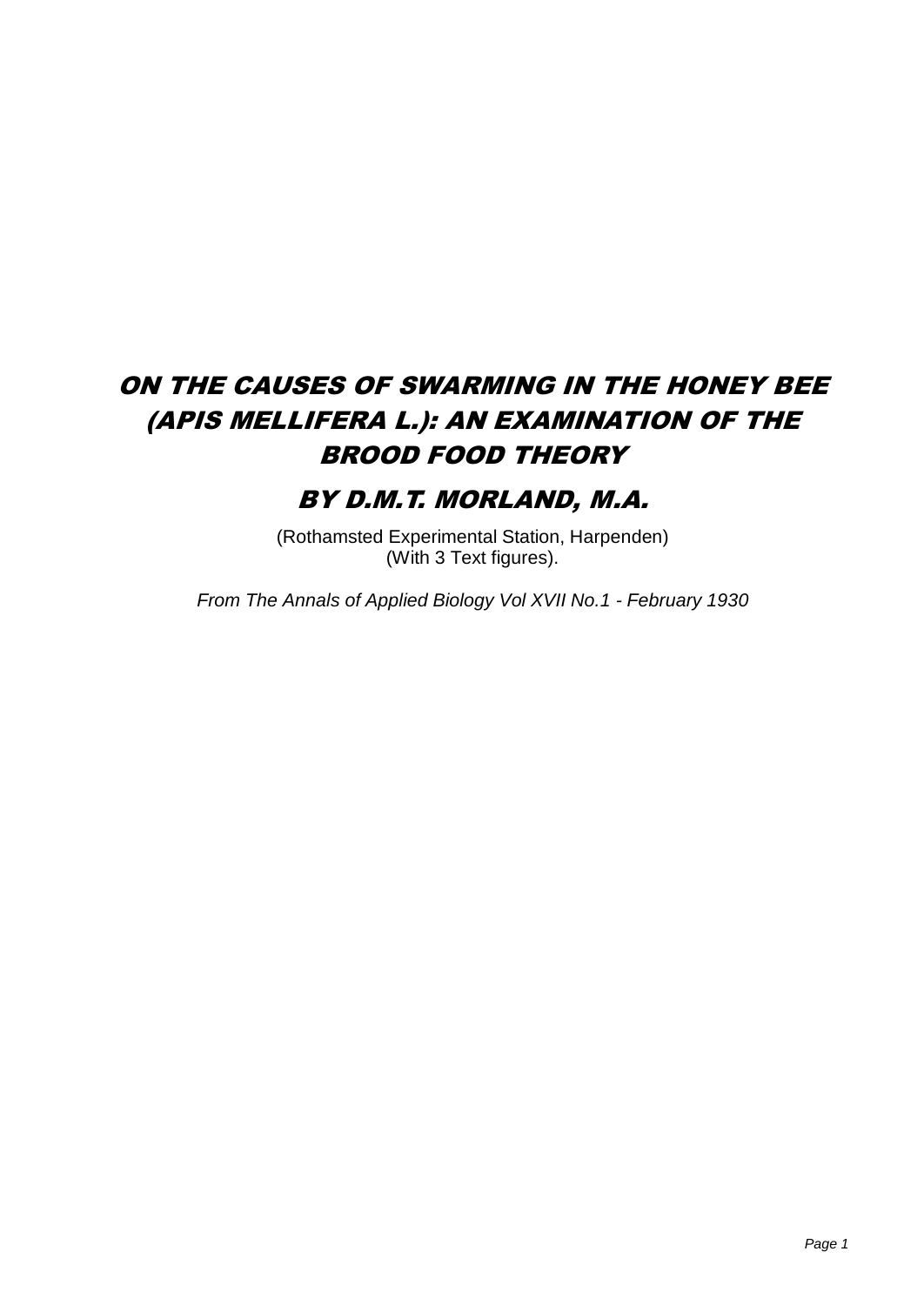# **CONTENTS**

| ×<br>×<br>v |
|-------------|
|-------------|

| 1.           |                                                            |  |  |  |  |
|--------------|------------------------------------------------------------|--|--|--|--|
| 2.           |                                                            |  |  |  |  |
| 3.           |                                                            |  |  |  |  |
| 4.           |                                                            |  |  |  |  |
| 5.           |                                                            |  |  |  |  |
| 6.           |                                                            |  |  |  |  |
| $\mathbf{z}$ |                                                            |  |  |  |  |
| 8.           | RELATION OF THE EGG LAYING CURVE TO THE ONSET OF SWARMING7 |  |  |  |  |
| 9.           |                                                            |  |  |  |  |
| 10.          |                                                            |  |  |  |  |
| 11.          |                                                            |  |  |  |  |
|              |                                                            |  |  |  |  |
|              |                                                            |  |  |  |  |
|              | (a)                                                        |  |  |  |  |
|              | (b)                                                        |  |  |  |  |
|              | (c)                                                        |  |  |  |  |
|              | (d)                                                        |  |  |  |  |
|              | (e)                                                        |  |  |  |  |
|              | (f)                                                        |  |  |  |  |
|              | (g)                                                        |  |  |  |  |
|              | (h)                                                        |  |  |  |  |
|              | (i)                                                        |  |  |  |  |
|              |                                                            |  |  |  |  |

| Figure 1 Hypothetical brood curve of a colony of bees (adapted from those of Nolan. 7 |
|---------------------------------------------------------------------------------------|
| Figure 2 Effect of shape of brood curve at its maximum on the tendency to swarm11     |
|                                                                                       |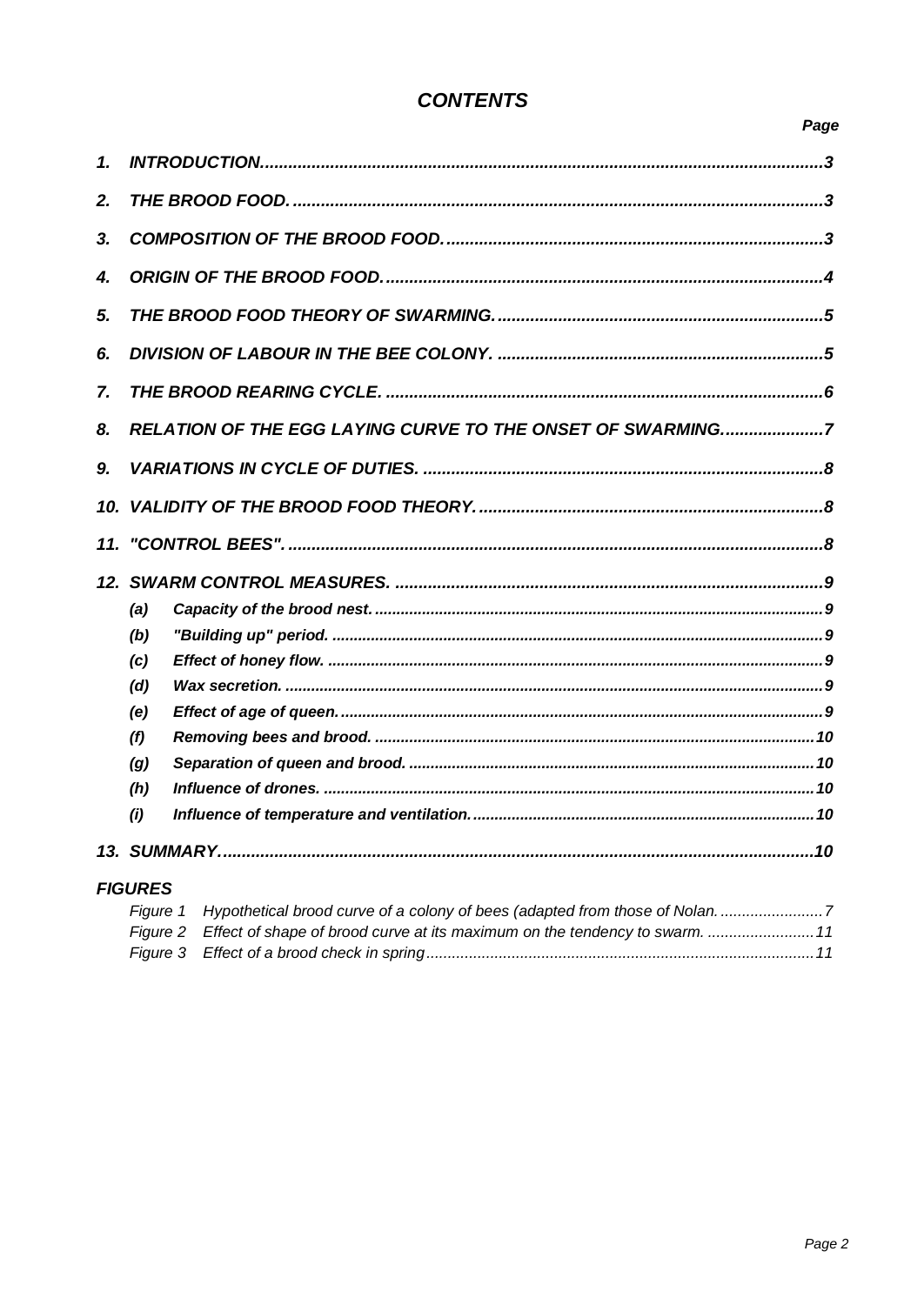# <span id="page-2-0"></span>*1. INTRODUCTION.*

Up till comparatively recent times, bees were kept in hives of various types in which the combs were fixed, beekeepers had little knowledge of what took place in the hives and even less power of control. Loss of colonies was consequently frequent. In England the straw skep was the hive in common use, and the custom was to suffocate a proportion of the stocks of bees in autumn over burning sulphur for the sake of their honey. Natural swarms were necessary to replace those stocks destroyed by the beekeeper as well as losses occasioned by other causes, since the formation of artificial swarms and nucleus colonies are operations which were not general before the introduction of the movable frame hive. Beekeepers of the present day prefer to make artificial increase, to suit their own requirements. Natural swarming involves loss of time to the beekeeper at a busy season of the year, loss of working strength and interruption of breeding in the colony, resulting in a reduced crop of honey, and possible loss the swarm. In modern apiaries, therefore, every effort is made to control swarming or to prevent it altogether.

It is not intended in this review to consider the significance of swarming in the evolution of the social Hymenoptera, nor the possibility of producing strains of bees less prone to swarm, by selection and breeding; but to examine the brood food theory of Gerstung in the light of modern knowledge of the biology of the bee.

# <span id="page-2-1"></span>*2. THE BROOD FOOD.*

Honey, a carbohydrate food, is used by the adult bees as the source of heat and energy in the work of the hive, particularly in the production of heat for the maintenance of temperature in the winter cluster, and for the incubation of brood during the early part of the year.

The source of nitrogen (protein) in the hive is pollen, the consumption of which is typical of the growth phase of colony activity. Pollen is consumed by young worker bees; it is given together with honey to the older larvae of the worker and drone castes, and it is used indirectly in the preparation of the special brood food which we are now about to discuss.

In this paper the term 'brood food" is used in the special sense of the elaborated food which is given to the younger larvae of all castes, as opposed to the pollen-honey 'mixture, which worker and drone larvae receive from the third or fourth day onwards.

The fertilised (female) egg is potentially a queen, and will become one if fed throughout its larval existence on the richer food: workers are imperfect females produced under a system of nutritional castration by being weaned from the prepared food at an early age. The age at which the diet is changed was given by von Planta as the fourth day. Nelson and Sturtevant have shown more recently that the change takes place on the third day.

# <span id="page-2-2"></span>*3. COMPOSITION OF THE BROOD FOOD.*

The analyses of von Planta make it appear that the food of young larvae differs in composition from that given to those of drones of the same age, and also from the "royal jelly" received by the queen larvae of all ages. Koehler gives figures for fat and sugar, which, differing from those of v. Planta, appear to indicate that the food of the young worker and drone larvae are identical. Aeppler has also made analyses of the royal jelly.

Elser has also studied this problem, but his results appeared too late for inclusion in this paper.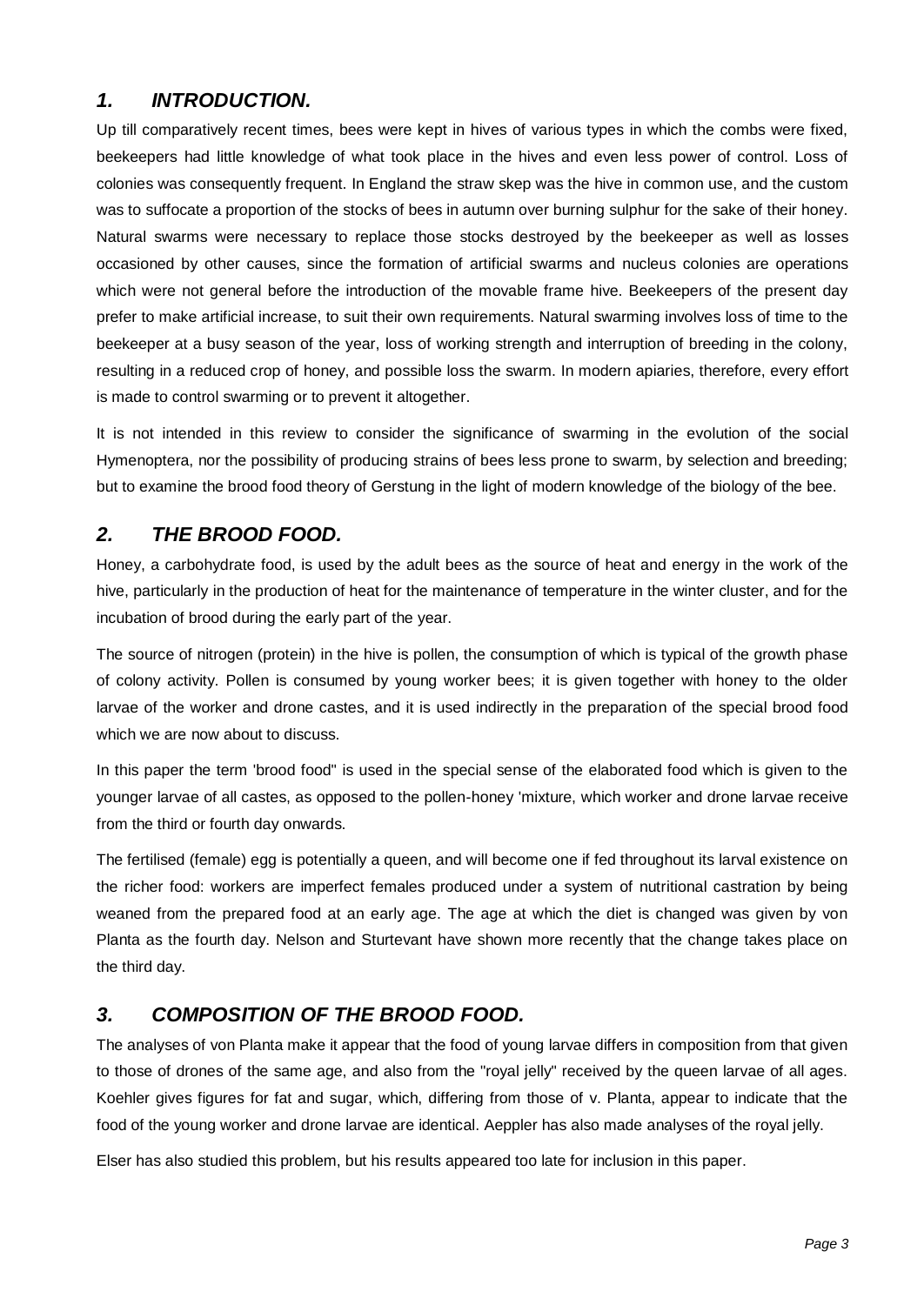#### **TABLE 1.**

Composition of brood food.

(Expressed as percentage of dry weight.)

|               | Queen (average)     |                   | Worker (under 4 days) Drone (under 4 days) |                        |                  |       |
|---------------|---------------------|-------------------|--------------------------------------------|------------------------|------------------|-------|
|               |                     | v.Planta Aeppler* | v.Planta Koehler                           |                        | v.Planta Koehler |       |
|               | Protein 45.14       | 40.36             | 53.38                                      | ÷                      | 55.91            |       |
| $_{\rm{Fat}}$ | 13.55               | $20.05+$          | 8.38                                       | 23.3                   | 11.90            | 24.23 |
| Sugar         | 20.39               | 18.52             | 18.09                                      | 15.7                   | 9.57             | 14.9  |
|               | * See note 2 below. |                   |                                            | + Total ether extract. |                  |       |

- 1. The term "chyle food," which is often used in England, has been carefully avoided in this paper, for reasons given later.
- 2. Aeppler's figures were given as follows: "Larval food in air dried condition. . . . Moisture after drying at 1000 24.15 per cent. ; total protein 30.62 per cent. ; total sugars 14.05 per cent. ; total ether extract 15.22 per cent." The figures given in the table are calculated on the dry matter obtained at 100° C. as stated by him.

## <span id="page-3-0"></span>*4. ORIGIN OF THE BROOD FOOD.*

Two opposing views have been held as to the origin of the brood food.

(a) The glandular secretion theory.

According to Schiemenz it is a secretion of the lateral pharyngeal glands of the head, which are found in their greatest development in the social bees, and which are physiologically active in those bees that are engaged in nursing the young larvae. This view is shared by Cheshire and by most modern writers.

(a) The regurgitation theory.

This was put forward by Schonfeld and has been championed by Cowan, Cook and others. This theory maintains that the brood food consists of a pre-digested food regurgitated from the ventriculus or so-called "Chyle stomach" of the worker bee. In order to bring this about the honey stomach was said to be capable of being "short circuited" by pushing the stomach mouth forward of the oesophagus. Schonfeld claimed to have brought this about experimentally, but other observers say that such an action is impossible. The supporters of the regurgitation theory base their claim on the fact that insoluble matter such as lamp black, supplied experimentally to bees, has been recovered in the food given to the larvae, whereas no solid matter would pass through the gland. However, this might mechanical contamination of the food," current in this country, easily be brought about through mouth parts. The name "chyle is based on this view<sup>1</sup>.

Arnhart<sup>2</sup> seems to adopt an intermediate position by stating that brood food is a combination of regurgitated contents of the stomach with the glandular secretion which reaction from alkaline to acid, the arguments are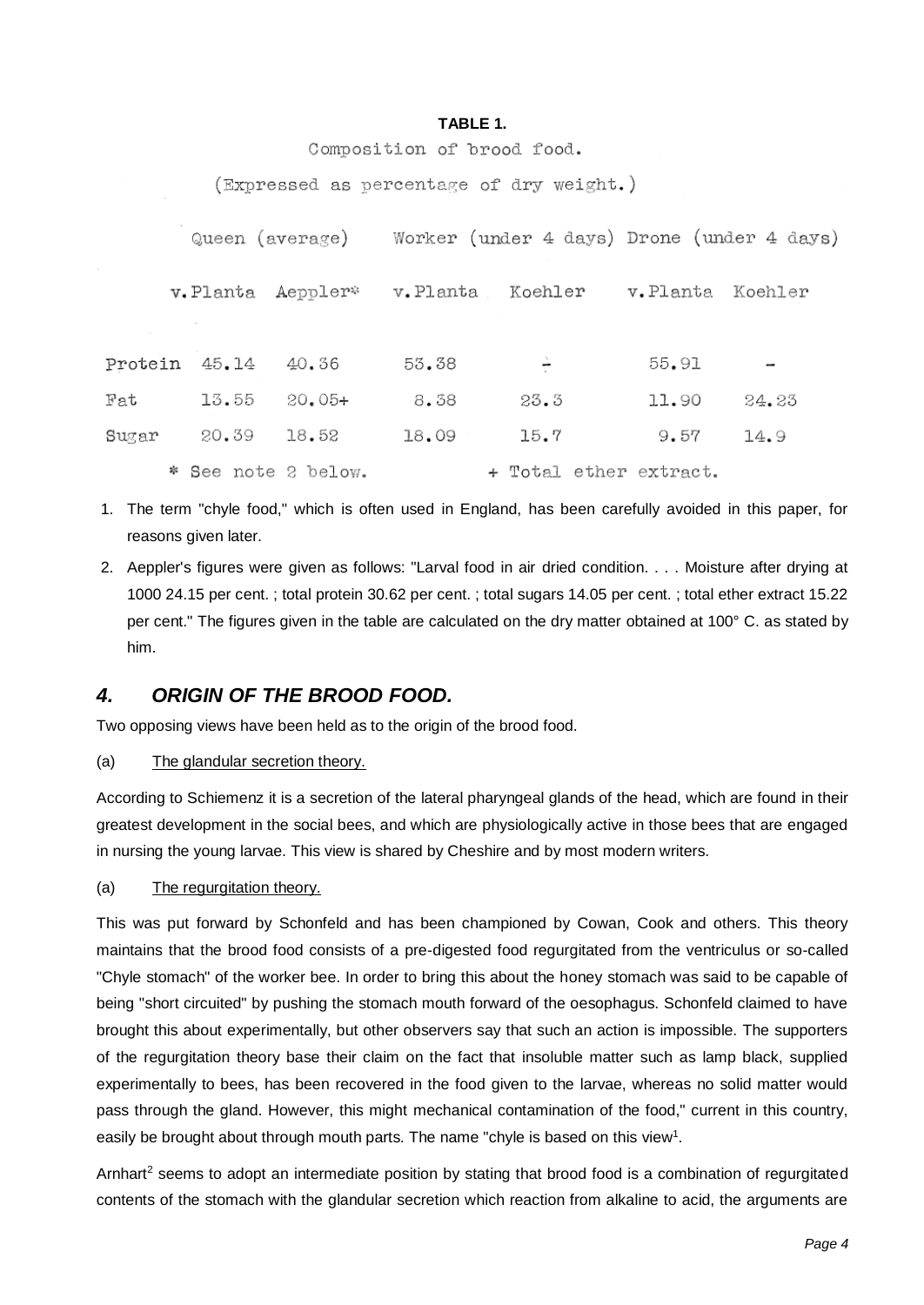summarised by Snodgrass in his bulletin on the Anatomy of Honeybee. In his more recent book this is changes this is omitted, for he says: "It is now generally conceded that the pharyngeal glands are the organs which form the brood food or royal jelly."

Langar in 1912 proved by biochemical methods that the proteins of the. brood food are identical with those of the head gland. This is a further strong argument in favour of the secretion theory.

- 1. The word chyle, used in vertebrate physiology to denote the contents of the lacteal vessels, corresponds to the German Futtersaft. The word Futterbrei, used by von Planta, should be properly translated chyme, and is more appropriate in connection with the regurgitation theory.
- 2. Quoted by Snodgrass.

## <span id="page-4-0"></span>*5. THE BROOD FOOD THEORY OF SWARMING.*

About the year 1891 Gerstung, in Germany, propounded his brood food theory, which he subsequently elaborated in considerable detail, emphasising the view that the bee colony is to be considered as a unit, and not as a fortuitous collection of individual bees. He writes of "Der Bien" as an organism of which the constituent bees are members (organs) carrying out various functions. On this view the queen is the generative organ of the colony, and swarming is an act of reproduction.

Continuing this analogy the brood food may be compared to an endocrine secretion, a surplus of which creates a special condition within the hive leading to preparations for swarming. It is considered that when nurse bees, having the brood glands in a state of activity, exist in excess of the requirements of the brood in the hive, there is a tendency to build queen cells. Crudely stated, it may be said that the surplus is given to certain favoured larvae in order to get rid of it. These larvae develop into queens, and when the cells are sealed the colony is liable to give off a swarm.

# <span id="page-4-1"></span>*6. DIVISION OF LABOUR IN THE BEE COLONY.*

The work of Rosch on the biology of the bee has a direct bearing on the brood food theory. He makes the following statement: "Every worker bee is able to undertake all the tasks which present themselves; following - with advancing age - a definite sequence which is the same for each individual." according to him the life of a worker bee may be divided into three periods, which we may call (1) nursery work, (2) house work, and (3) field work. Specialisation such as we find in ants does not appear to exist in the honey bee.

The first duty of a newly hatched bee is to prepare the cells for the next batch of eggs and to do her share of keeping up the temperature of the nest by "brooding over" the developing larvae. From about the third to the sixth day she feeds the older larvae with pollen and honey taken from the store cells. The food glands are developing during this time in consequence of the rich food taken. From the sixth to the tenth or fifteenth day, the food glands being fully developed, she attends to the feeding of the very young larvae which are receiving the prepared brood food. "The end of the brood nursing period is not determined by age. When nurses are scarce it can be prolonged, but in normal stocks it does not continue beyond the 13-15th day. By this time the gland has atrophied again".

The second period begins with the first flight from the hive, the so-called orientation flight. During this period the bee receives nectar from the foragers, ripens and stores it; presses down pollen loads into the cells where they have been deposited and acts as house cleaner. It is bees of this age that secrete wax when there is building to be done. Towards the close of the second period the bee may become a guard at the entrance.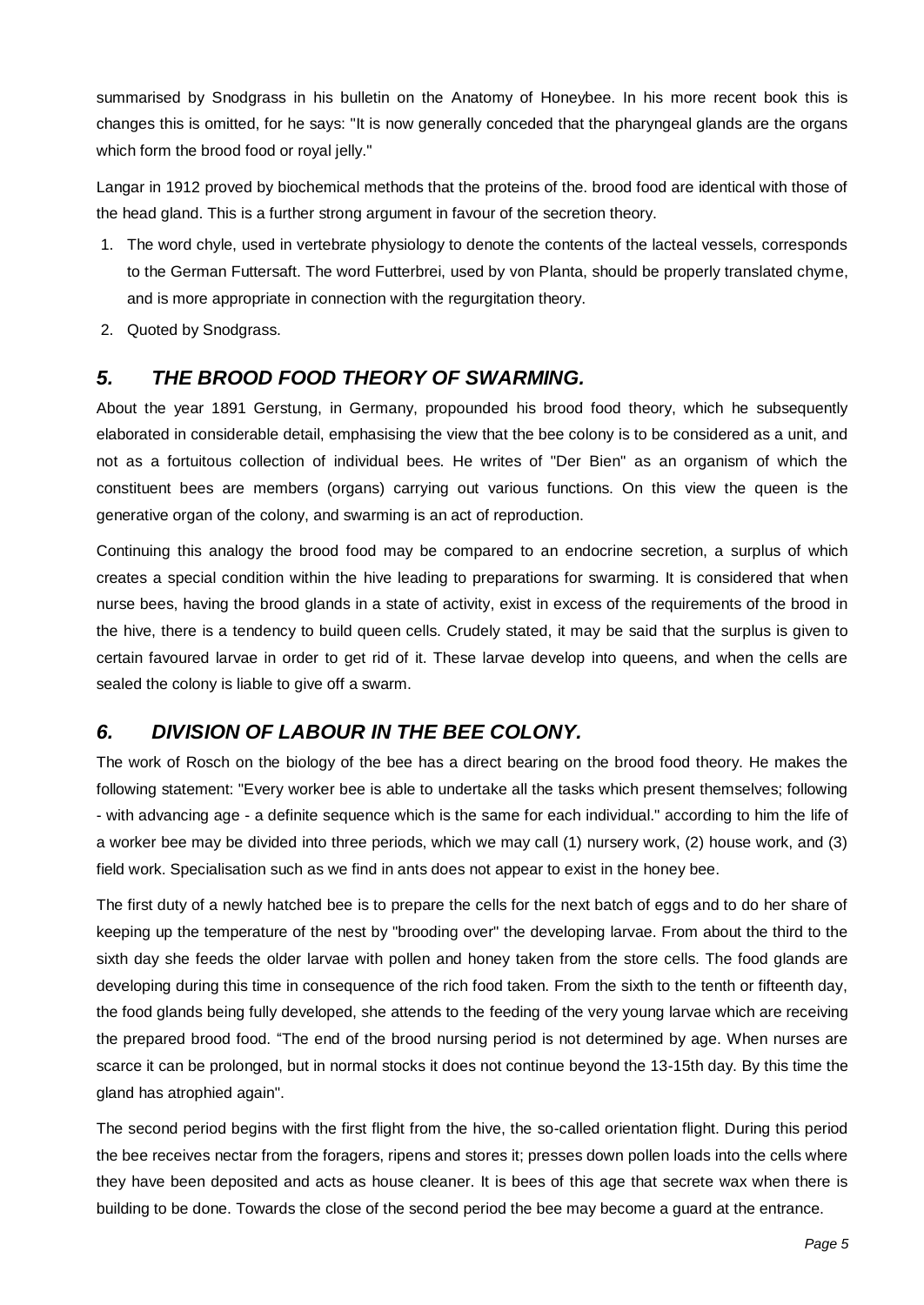The bee then becomes a forager (third period) and gathers water, pollen, nectar and propolis; she continues at this work until overtaken by accident or old age. The following table compiled in part from data given by Rosch gives the normal succession of duties.

#### **TABLE I Life of a worker bee.**

| Stage                                                                                                                                                                   |    | Duration (days) Age (days)         |
|-------------------------------------------------------------------------------------------------------------------------------------------------------------------------|----|------------------------------------|
| Development:<br>Egg       3<br>Larva (unsealed) (weaned on 3rd day)  5<br>Sealed brood    12                                                                            |    | $1 - 3$<br>$4 - 8$<br>$9 - 21$     |
| Adult bee:<br>1st period: Nurse bees<br>Incubating brood preparing brood cells $2 - 3$<br>Feeding older larvae with honey and pollen $3$ 6-10(up to 15)                 |    |                                    |
| 2nd period: House bees<br>First play flight<br>Storekeeper (receiving, ripening and)<br>Storing nectar<br>House cleaner<br>Wax secretion<br>Guard (at the hive entrance | 10 | $10 - 20$                          |
| 3rd period: Field bees<br>Forager (water, pollen, nectar                                                                                                                |    | propolis) ) 20 - 30 20-40 up to 50 |

## <span id="page-5-0"></span>*7. THE BROOD REARING CYCLE.*

The seasonal activity of the queen has been studied by Nolan and is somewhat as follows: After the winter rest breeding starts on quite a small scale and increases until a maximum is reached early in the season, after which it falls off rapidly, though there may be a secondary peak in autumn.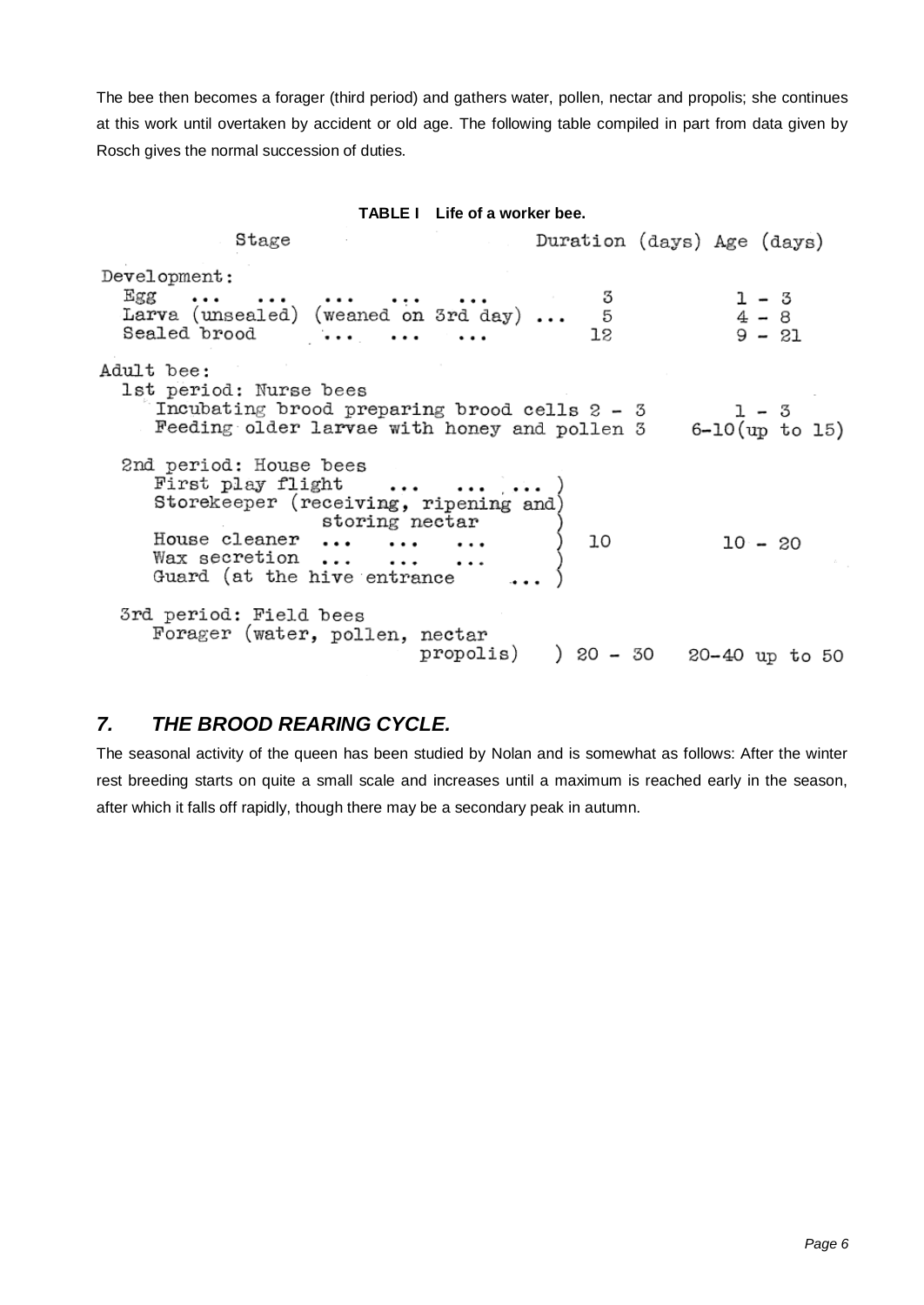

<span id="page-6-1"></span>*Figure 1 Hypothetical brood curve of a colony of bees (adapted from those of Nolan.*

- A Egg laying curve of queen rising to a maximum at **D**.
- B. Curve of emergence of adult bees; on the assumption that there have been no casualties among the brood.
- C. Shows the number of bees attaining the critical age, at which the brood food glands reach their full development. It is evident that the number of nurse bees (**C**) at any given period would be from four to nine times that represented on the curve, seeing that the duration of this period is from four to nine days (see Table II).

# <span id="page-6-0"></span>*8. RELATION OF THE EGG LAYING CURVE TO THE ONSET OF SWARMING.*

Assuming that there are no casualties among eggs or larvae, the curve of emerging bees will be parallel with that of oviposition, 21 days later. These bees, according to Rosch, will be at the height of their nursing activities - i.e. at the critical age - in a further 6 to 10 days, that is to say, 25 to 30 days after they themselves were receiving the brood food.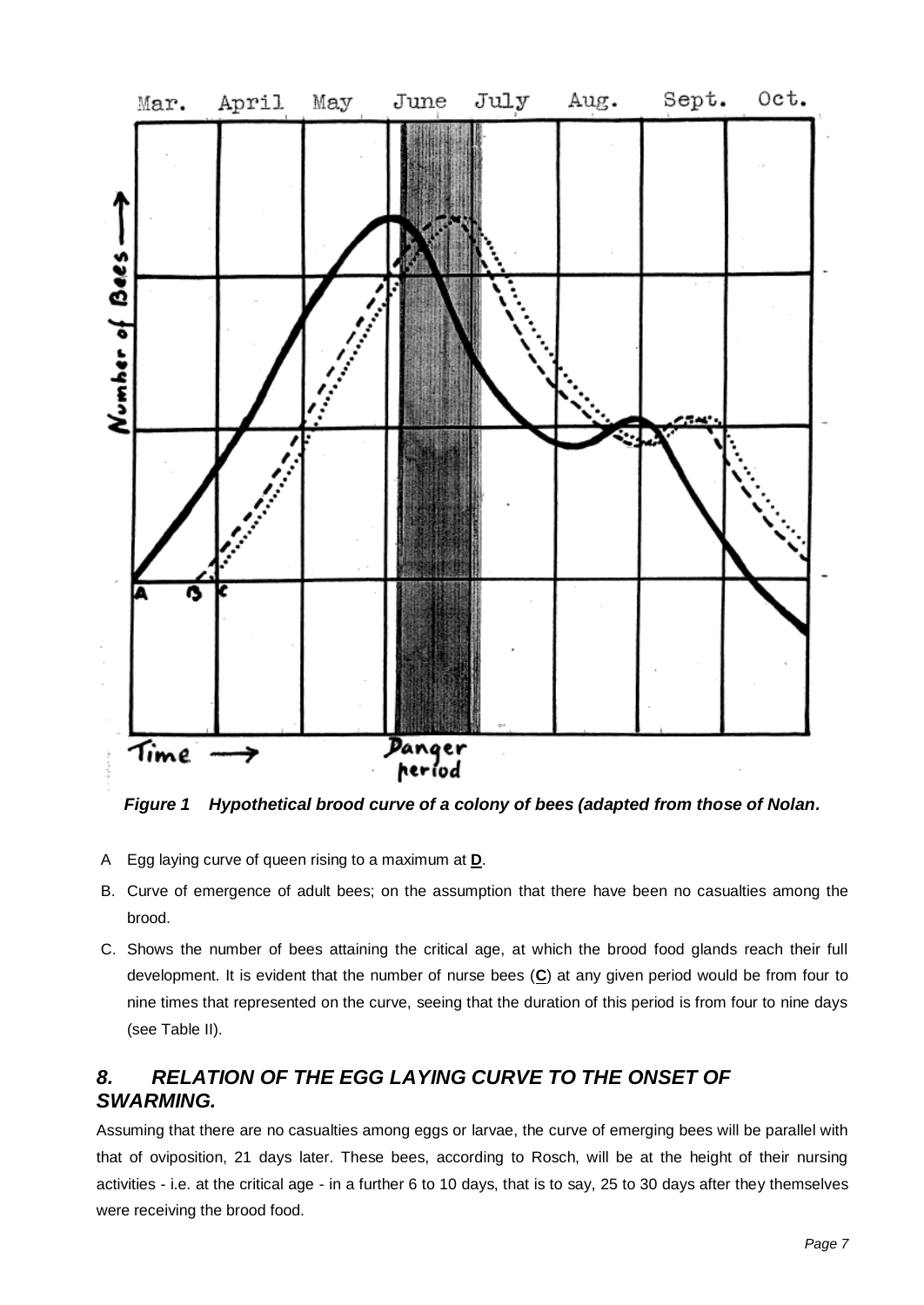In the early part of the year, as the number of nurse bees and the abundance of brood food in the hive increases, the queen herself receives a share of the prepared nitrogenous food and is stimulated to increase her output of eggs. Thus egg laying increases at a progressively steeper rate until a maximum is reached. which may be determined by the fertility of the queen, by the capacity of the brood chamber of the hive, or by some factor which we do not yet understand.

The egg laying curve then begins to fall off, and, parallel with it and four days later, the curve of young larvae which are receiving the brood food. The curve of emerging bees, and that of bees attaining the nursing age, continues to rise, resulting in an increasing surplus of brood food for which there is no outlet. This leads to the construction of the queen cells, which will contain larvae capable of absorbing relatively large quantities of brood food.

# <span id="page-7-0"></span>*9. VARIATIONS IN CYCLE OF DUTIES.*

Rosch speaks of the division of labour as being flexible, without a hard and fast time schedule. Moreover, it is recognised that autumn-born bees are capable of raising brood and even Queens in the following spring. When there exists in the hive a need for bees to carry out certain specified-duties, it would seem that other younger beet are drafted on to the more mature tasks. Thus, while there is work to be done which properly belongs to the second period, nurse bees will continually be promoted to store-keeper or wax worker, while a need for foragers (third period) will produce vacancies in the ranks of the second period bees, which will, in their turn, have to be filled. Beekeepers know the kind of hive which is "too busy to swarm", and they are also only too familiar with the effect of enforced idleness, due to bad weather supervening when strong colonies have been built up for the harvest. It is commonly stated in books on beekeeping that a condition which leads to swarming is "congestion of bees in the brood nest." Now the bees which chiefly frequent the brood nest are those whose duties take them there, in other words, the brood nurses. This statement is therefore tantamount to saying that swarming is due to a superabundance of nurse bees, and therefore of brood food.

# <span id="page-7-1"></span>*10. VALIDITY OF THE BROOD FOOD THEORY.*

Even if the regurgitation hypothesis of Schonfeld were eventually proved to be correct, as Gerstung himself believed, this would not invalidate the brood food theory. Rosch and Soudek have both shown that the pharyngeal gland reaches its greatest development at the time when bees are engaged in brood feeding. It might be argued that this gland is merely concerned with the digestion of protein, at a time when bees are consuming large quantities of pollen for the elaboration of brood food.

## <span id="page-7-2"></span>*11. "CONTROL BEES".*

The idea has been put forward recently in America that the policy of the hive is determined by bees of between 14 and 21 days old. Whereas young bees are devoted to nursery duties, and old bees are fully occupied with foraging, these bees of middle age can turn to any task. These latter are the entrance guards, the scouts and the bees which compose the swarm. An abundance of such bees is the factor which decides the-issue of a swarm. They have been called 'control bees". It will be seen that these are the bees of Rosch's second period. It will also be obvious that the surplus of nurse bees of "critical age" which led to, the starting of queen cells, by the time the cells are sealed and the colony is ready to swarm, will have become a surplus of bees of the second period, i.e. "control bees". The fact that these bees are also of the age to secrete wax, and before coming out have gorged themselves with honey, accounts for the facility with which comb is built by a swarm.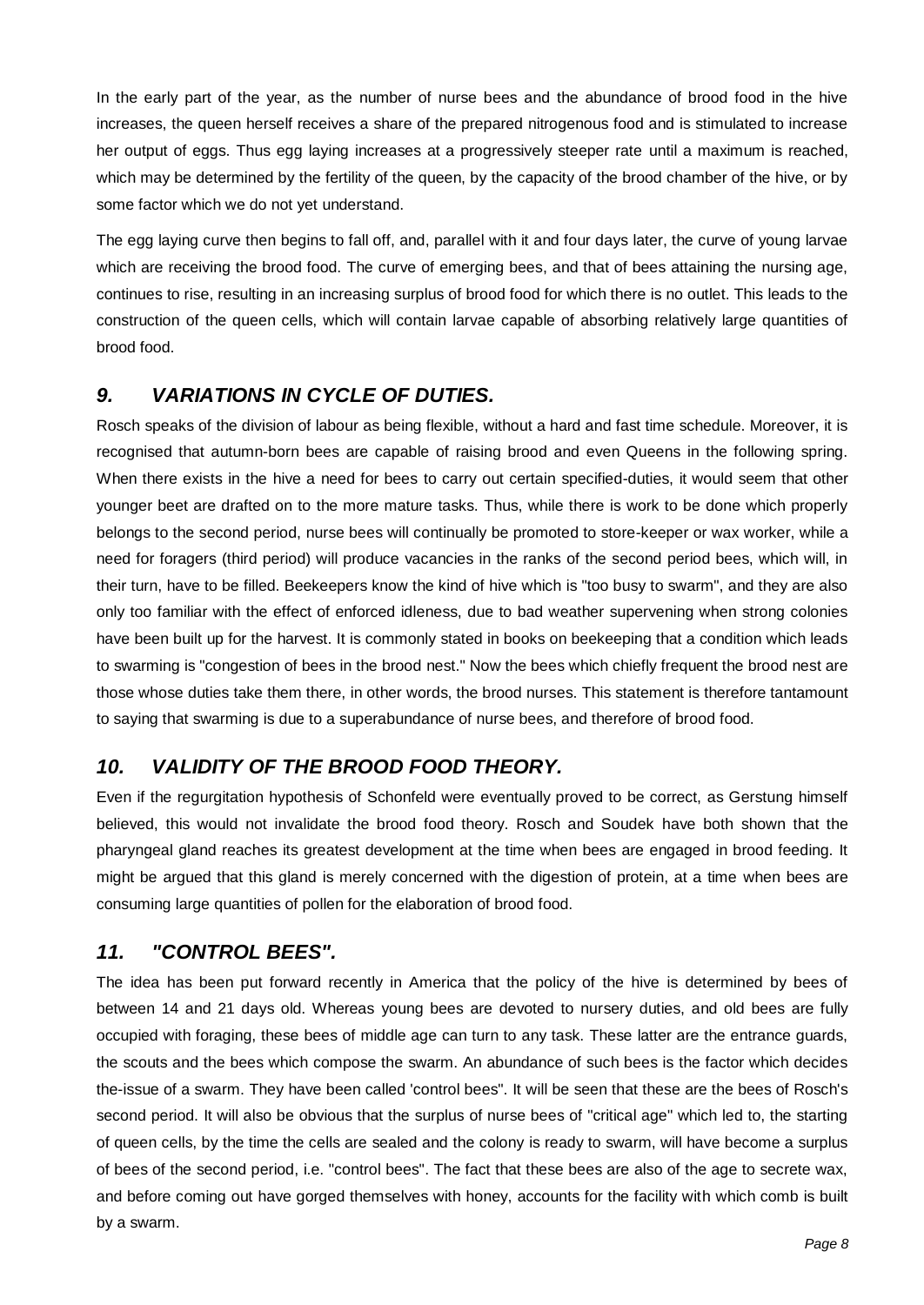# <span id="page-8-0"></span>*12. SWARM CONTROL MEASURES.*

The measures of swarm prevention, which are advocated on the recommendation of practical experience, mostly depend for their efficacy on manipulations which have the effect of removing some of the nurse bees from the brood nest. Conversely those conditions which lead to a surplus of these bees in the hive bring on the swarming fever.

### <span id="page-8-1"></span>*(a) Capacity of the brood nest.*

Restriction of the brood area, by causing a sudden drop in the oviposition curve when the limit is reached, aggravates the danger period following the peak of egg laying, and leads to swarming (Fig.2). This may be brought about by restricted hive accommodation, through the presence of unsuitable comb composed of cells unfit to contain brood, or by a rim of sealed honey which prevents expansion.

## <span id="page-8-2"></span>*(b) "Building up" period.*

"The tendency to swarm is greatest in those localities in which the bees increase brood rearing most rapidly in spring…during those years when the bees build up in the shortest interval in spring…in those colonies which reach their peak of brood rearing most rapidly". It will be seen on reference to Fig. 2 that the more rapid the rise just before reaching the peak, the more acute will be the surplus of nurse bees immediately following it. One of the advantages of spring protection is that brood rearing increases at a steady rate without fear of checks due to spring frosts. Contrast with this the hurried brood rearing of an unpacked hive, starting late and increasing rapidly to a peak. In this connection it has been claimed that one of the benefits of spring protection lies in the absence of checks in the upward trend of the brood curve, which are said to be reflected afterwards in a tendency to swarm. A check in the upward curve of egg laying before the maximum has .been reached will be followed in four or five days time by a surplus of brood food, owing to the absence of larvae to feed. This surplus being supplied to the .queen would lead to a spurt in the egg laying, followed in about thirty days by a corresponding excess of nurse bees (see Table II and Fig. 3).

## <span id="page-8-3"></span>*(c) Effect of honey flow.*

The advent of a honey flow, beginning just before colonies have reached swarming point (the critical stage) may cause colonies to divert their energies to foraging, to the neglect of swarming. This simply means that bees are promoted from house bees to foragers, and the house bees are in their turn recruited from the ranks of the nurse bees, while there is work for plenty of house bees to do in the supers, away from the brood- nest, starting and ripening the honey and providing wax for cells and cappings to contain it. On the other hand, a spell of bad weather, confining foragers to the hive, delays promotion and allows nurse bees to accumulate.

## <span id="page-8-4"></span>*(d) Wax secretion.*

Conditions which impel the bees to build comb provide work belonging to the second period to which nurse bees can be promoted; at the same time removing them from the brood nest. The mere provision of space or sheets of foundation is not always enough to bring this about. Simmins says that bees will not swarm until there is comb reaching to the entrance of the hive. He therefore advocates providing for comb building below the brood nest as a measure of swarm prevention.

## <span id="page-8-5"></span>*(e) Effect of age of queen.*

Colonies headed by young queens are apparently less liable to swarm than those that have old ones. The influence of the young queen began in the previous season, when she continued brood rearing later into the autumn so that the stock went into winter quarters with younger bees. In the new year the young queen starts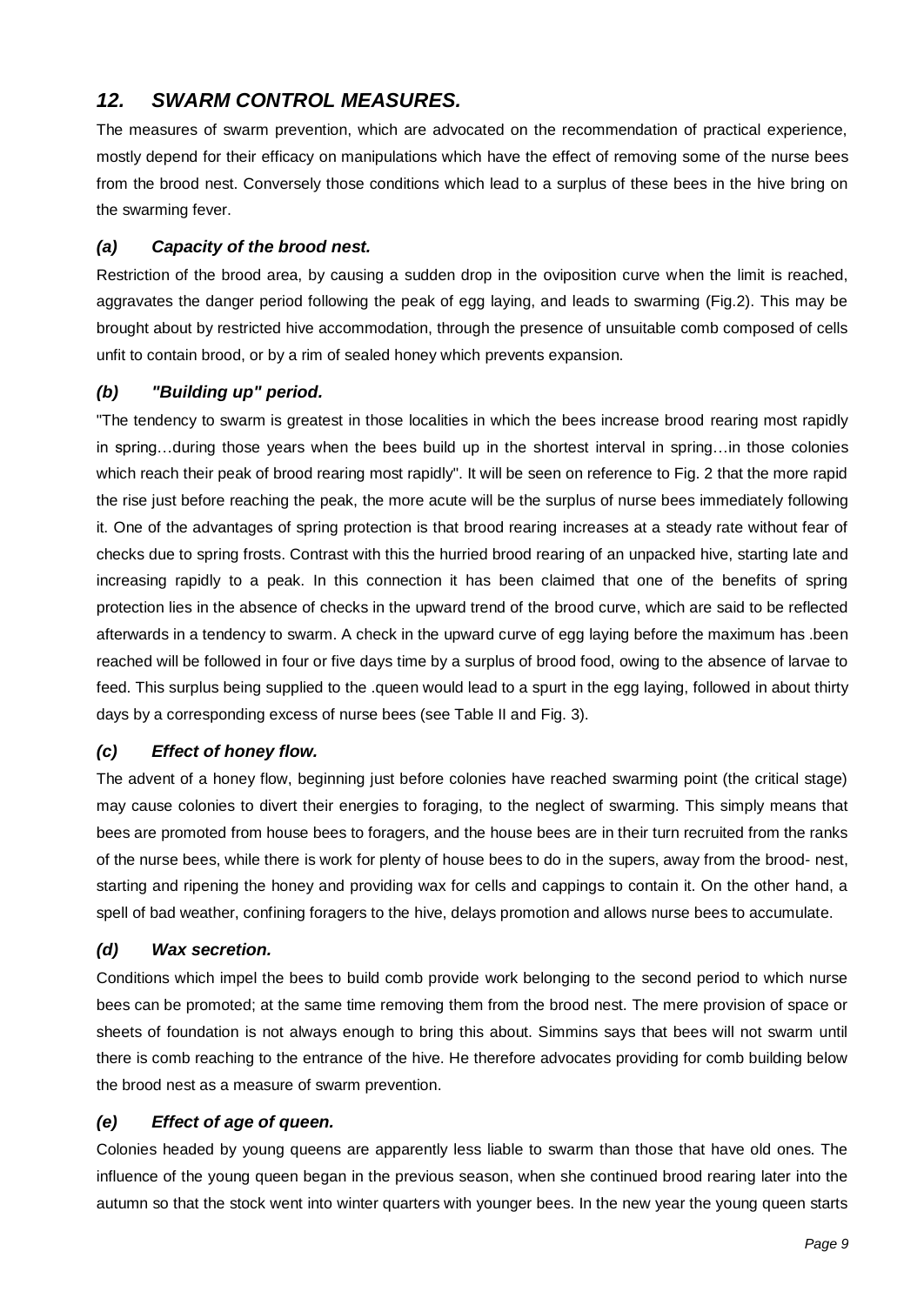earlier and increases the brood nest at a steady rate, being less liable to be put off by conditions which would cause a check in the oviposition of an older queen.

## <span id="page-9-0"></span>*(f) Removing bees and brood.*

It is not an uncommon practice to make nucleus colonies or artificial swarms from stocks which might be expected to swarm. By so doing sealed brood (which will require no more feeding, but will shortly give rise to nurse bees) and bees from the brood nest (nurse bees) are removed from the parent colony, the result being the same as the check in the emergence of young bees, which results after the departure of a natural swarm. Thus the colony is immediately put into the condition of a colony that has swarmed: there is no surplus of bees of critical age, and the impulse to raise queen cells no longer exists.

#### <span id="page-9-1"></span>*(g) Separation of queen and brood.*

Most systems of swarm prevention are based on the separation of queen and brood. To this class belong the Demaree system and its modifications, wherein the queen is placed below a queen excluder and the brood above. This has the effect of removing the restriction of space on the activities of the queen. Part of the emerging bees is kept above the excluder to care for the brood, and there is less congestion of nurse bees in the part occupied by the queen. Queen cells are liable to be built above the excluder, but the apiarist expects these and takes care to destroy them.

## <span id="page-9-2"></span>*(h) Influence of drones.*

The rearing of excessive numbers of drones has been condemned as an expensive luxury, but it might be well to bear the following aspect of the matter in mind. The presence of drones in a hive undoubtedly has some effect on swarming, probably in ways not directly connected with the brood food theory. The production of drone brood and ministering to the food requirements of the drones themselves provide an outlet for brood food, which does not lead to the production of yet more nurse bees.

#### <span id="page-9-3"></span>*(i) Influence of temperature and ventilation.*

Excessive heat and lack of ventilation are conditions leading to swarming. It may be that these causes operate directly, or it may be that they stimulate physiological activity of the food glands, just as warmth is necessary for wax secretion. In many cases they are symptoms of the congestion of bees in the hive, which is itself the cause of the desire to swarm.

## <span id="page-9-4"></span>*13. SUMMARY.*

- 1. The influence of nitrogenous food in the hive is discussed in its bearing on the question of swarming.
- 2. Theories of the origin of the brood food are examined.
- 3. The division of labour among the bees of various ages is considered in its relation to the brood rearing cycle.
- 4. A critical surplus of nurse bees is found to be associated with the formation of queen cells in preparation for swarming.
- 5. Recognised swarm control measures are reviewed in the light of brood food theory.